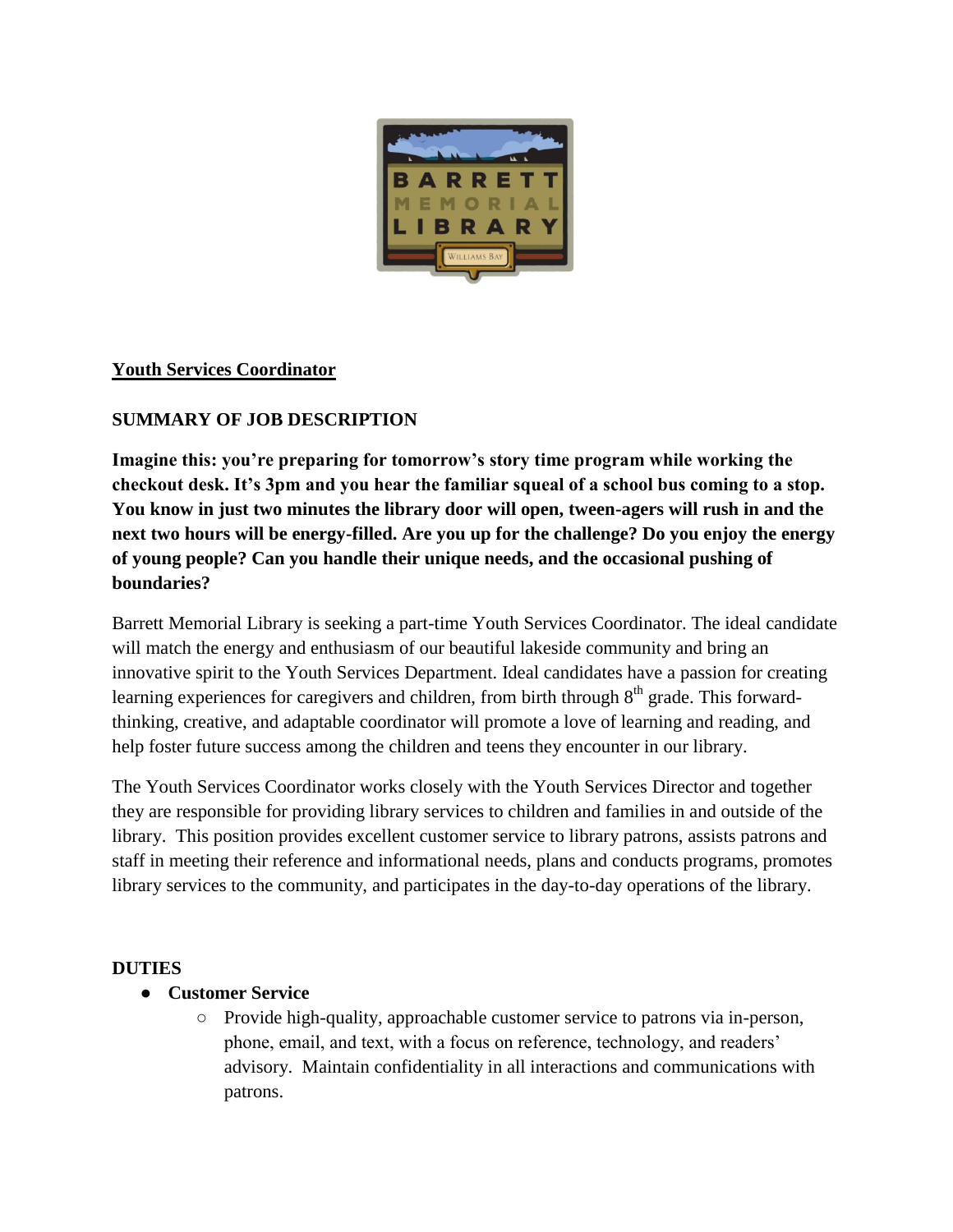○ Circulation and Patron responsibilities

### ● **Organization**

- Plans for and leads the Children's Summer Reading Program (June through August) in collaboration with the Youth Services Director
- Maintains tidiness and organization of youth collections/shelving and areas, including displays, signage, seating areas, etc. as well as in youth services storage, filing, and working areas
- Collaborates with other Village departments to provide memorable experiences for individuals and families in the community.
- Compiles programming statistics and gives these to the Youth Services Director monthly.
- Organizational responsibilities
	- Prepares library for opening and/or closing
	- Troubleshoots basic issues on computers and other technology
	- Performs other related work as needed or as directed by the Library **Director**
	- With permission from the Director, attends continuing education workshops and informational meetings related to the position

### ● **Programming**

- Stays up to date on programming and services trends for patrons aged 0-13
- Prepares, plans for, and leads both ongoing youth library programs series (ex: weekly Storytime, after-school programs for tweens,) and one-off activities.
	- Coordinates with the Youth Services Director regarding scheduling and program development
	- Develops or finds program ideas and gathers materials/informs Youth Services Director of purchasing needs
	- Coordinates with staff regarding promotion, including use of print and social media, signage, and displays
	- Promote library services through community outreach and participation such as programs in the park, classroom visits, outreach events, etc.
- Assists Youth Services Director with programs

# **SPECIAL WORKING CONDITIONS**

- Works evenings and Saturdays as programs/events require.
- Strong interpersonal skills including problem-solving, ability to accept constructive criticism, and contribute as a collaborative team member
- Ability to lift 30 lbs and to bend or reach lower library shelves.
- Ability to sit on the floor, crawl, and the like